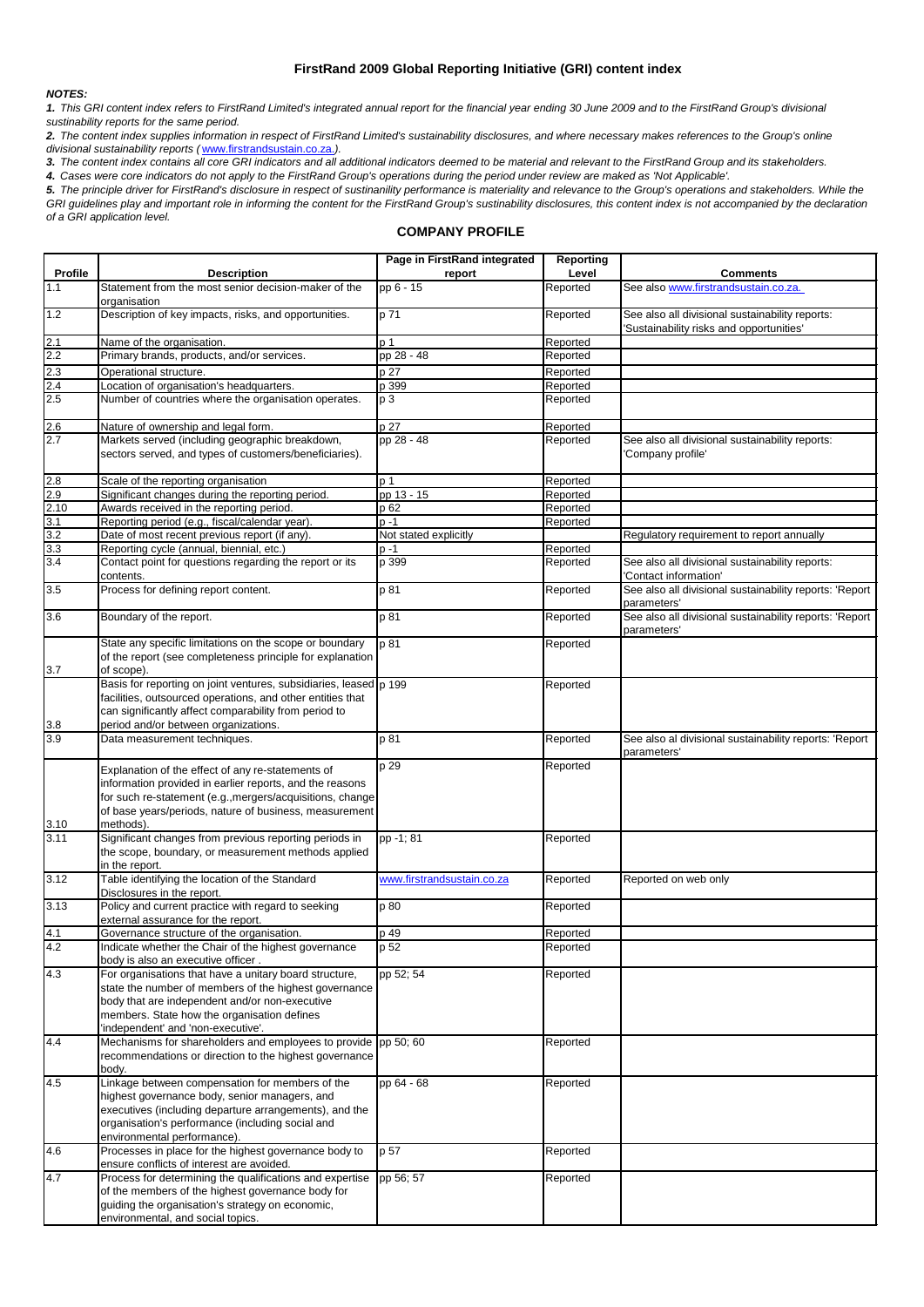| 4.8  | Internally developed statements of mission or values,<br>codes of conduct, and principles relevant to economic,<br>environmental, and social performance and the status of<br>their implementation. | pp 71; 72       | Reported |                                                                                                                               |
|------|-----------------------------------------------------------------------------------------------------------------------------------------------------------------------------------------------------|-----------------|----------|-------------------------------------------------------------------------------------------------------------------------------|
| 4.9  | Procedures of the highest governance body for<br>overseeing the organisation's identification and<br>management of economic, environmental, and social<br>performance.                              | p 49            | Reported |                                                                                                                               |
| 4.10 | Processes for evaluating the highest governance body's pp 55; 56<br>own performance.                                                                                                                |                 | Reported |                                                                                                                               |
| 4.11 | Explanation of whether and how the precautionary<br>approach or principle is addressed by the organisation.                                                                                         | p 71            | Reported |                                                                                                                               |
| 4.12 | Externally developed economic, environmental, and<br>social charters, principles, or other initiatives to which<br>the organisation subscribes or endorses.                                         | p 51            | Reported |                                                                                                                               |
| 4.13 | Memberships in associations.                                                                                                                                                                        | p 51            | Reported |                                                                                                                               |
| 4.14 | List of stakeholder groups engaged by the organisation.                                                                                                                                             | p <sub>50</sub> | Reported | See also all divisional sustainability reports:<br>'Management approach and performance indicators<br>stakeholder engagement' |
| 4.15 | Basis for identification and selection of stakeholders with $ p 50 $<br>whom to engage.                                                                                                             |                 | Reported | See also all divisional sustainability reports:<br>'Management approach and performance indicators<br>stakeholder engagement' |
| 4.16 | Approaches to stakeholder engagement                                                                                                                                                                | p 50            | Reported | See also all divisional sustainability reports:<br>'Management approach and performance indicators<br>stakeholder engagement' |
| 4.17 | Key topics and concerns that have been raised through<br>stakeholder engagement and responded to.                                                                                                   | $p_{50}$        | Reported | See also all divisional reports: 'Management<br>approach and performance indicators - material<br>issues'                     |

| Indicator        | <b>Description</b>                                                                                                                                                                        | Page No.                                  | <b>Reporting</b> | <b>Comments</b>                                 |
|------------------|-------------------------------------------------------------------------------------------------------------------------------------------------------------------------------------------|-------------------------------------------|------------------|-------------------------------------------------|
|                  |                                                                                                                                                                                           |                                           | Level            |                                                 |
| EC <sub>1</sub>  | Economic value generated and distributed.(Core)                                                                                                                                           | pp 51; 82                                 | Reported         |                                                 |
| EC2              | Financial implications and other risks and opportunities<br>for the organisation's activities due to climate change.<br>(Core)                                                            |                                           | Not Reported     | Research and setting of benchmarks in progress. |
| EC <sub>3</sub>  | Coverage of the organisation's defined benefit plan<br>obligations. (Core)                                                                                                                | p 64                                      | Reported         |                                                 |
| EC4              | Significant financial assistance received from<br>government. (Core)                                                                                                                      |                                           | Not Reported     | Not Applicable                                  |
| EC <sub>6</sub>  | Policy, practices, and proportion of spending on locally-<br>based suppliers at significant locations of operation.<br>(Core)                                                             | pp 63;76                                  | Reported         |                                                 |
| EC7              | Procedures for local hiring and proportion of senior<br>management hired from the local community at<br>significant locations of operation. (Core)                                        | p 76                                      | Reported         |                                                 |
| EC <sub>8</sub>  | Development and impact of infrastructure investments<br>and services provided primarily for public benefit through reports.<br>commercial, in-kind, or pro bono engagement. (Core)        | See divisional sustainability             | Reported         | See Rand Merchant Bank: p 11                    |
| EC <sub>9</sub>  | Understanding and describing significant indirect<br>economic impacts, including the extent of impacts.<br>(Additional)                                                                   | p 51                                      | Reported         |                                                 |
| EN <sub>1</sub>  | Materials used by weight or volume. (Core)                                                                                                                                                | See divisional sustainability<br>reports. | Reported         | See Momentum: p 21; OUTsurance: p 20            |
| EN <sub>2</sub>  | Percentage of materials used that are recycled input<br>materials. (Core)                                                                                                                 | See divisional sustainability<br>reports. | Reported         | See Momentum: p 21; OUTsurance: p 20            |
| EN <sub>3</sub>  | Direct energy consumption by primary energy source.<br>(Core)                                                                                                                             | p 72                                      | Reported         |                                                 |
| EN4              | Indirect energy consumption by primary source. (Core)                                                                                                                                     |                                           | Not Reported     | Negligible                                      |
| EN <sub>5</sub>  | Energy saved due to conservation and efficiency<br>improvements. (Additional)                                                                                                             | pp 1; 72; 73                              | Reported         |                                                 |
| EN <sub>6</sub>  | Initiatives to provide energy-efficient or renewable<br>energy based products and services, and reductions in<br>energy requirements as a result of these initiatives.<br>(Additional)    | pp 72; 73                                 | Reported         |                                                 |
| EN7              | Initiatives to reduce indirect energy consumption and<br>reductions achieved. (Additional)                                                                                                | pp 72; 73                                 | Reported         |                                                 |
| EN <sub>8</sub>  | Total water withdrawal by source. (Core)                                                                                                                                                  | See divisional sustainability<br>reports. | Reported         | See First National Bank: p 22                   |
| <b>EN11</b>      | Location and size of land owned, leased, managed in, or<br>adjacent to, protected areas and areas of high<br>biodiversity value outside protected areas. (Core)                           |                                           | Not Reported     | Not Applicable                                  |
| EN <sub>12</sub> | Description of significant impacts of activities, products,<br>and services on biodiversity in protected areas and<br>areas of high biodiversity value outside protected areas.<br>(Core) |                                           | Not Reported     | Not Applicable                                  |
| EN <sub>16</sub> | Total direct and indirect greenhouse gas emissions by<br>weight. (Core)                                                                                                                   | p 72                                      | Reported         |                                                 |
| EN <sub>17</sub> | Other relevant indirect greenhouse gas emissions by<br>weight. (Core)                                                                                                                     |                                           | Not Reported     | Not Applicable                                  |
| EN <sub>18</sub> | Initiatives to reduce greenhouse gas emissions and<br>reductions achieved. (Additional)                                                                                                   | p 72                                      | Reported         |                                                 |
| EN <sub>19</sub> | Emissions of ozone-depleting substances by weight.<br>(Core)                                                                                                                              |                                           | Not Reported     | Not Applicable                                  |

## **MANAGEMENT APPROACH AND PERFORMANCE INDICATORS**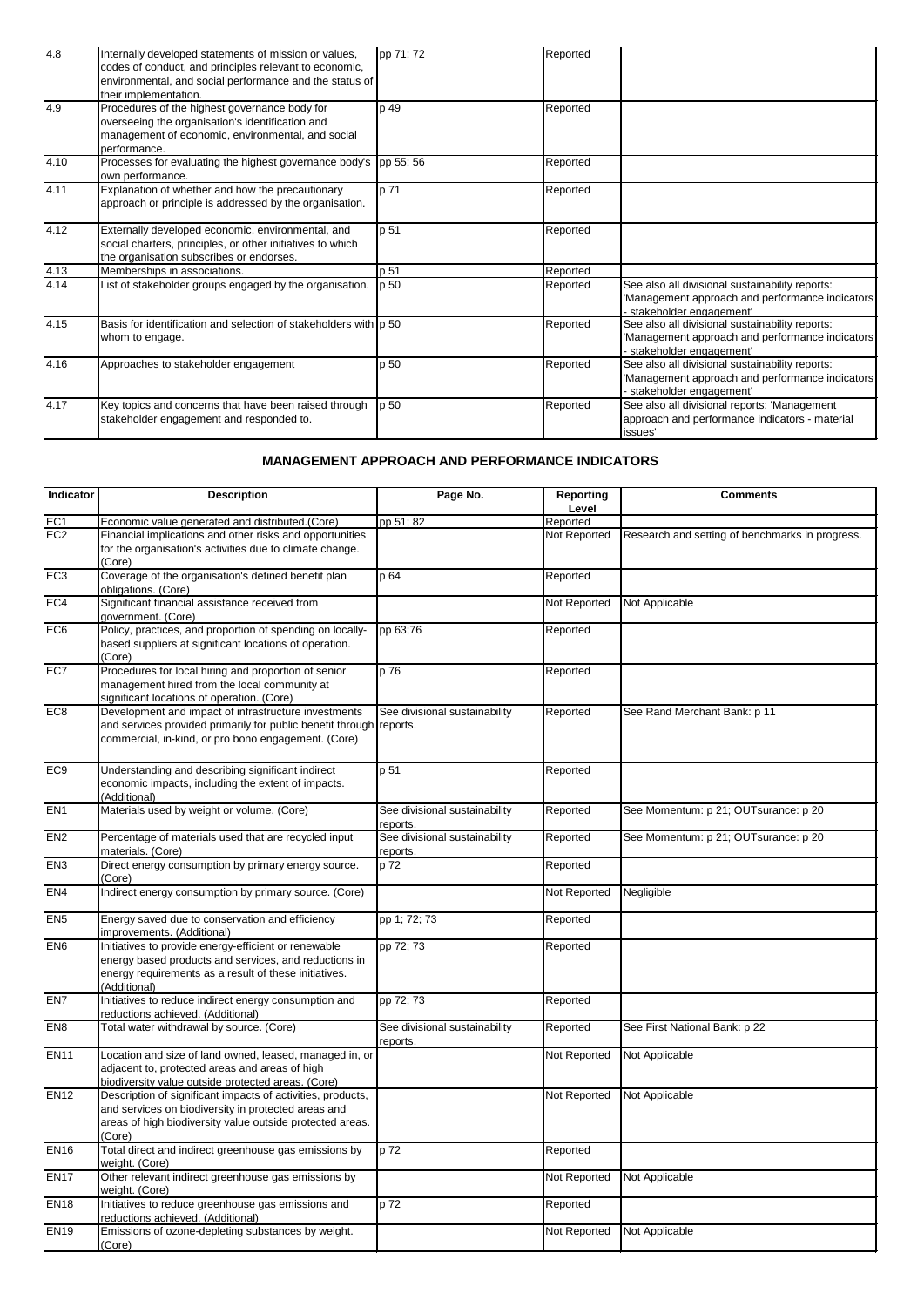| EN <sub>20</sub> | NOx, SOx, and other significant air emissions by type<br>and weight. (Core)                                                                                                                                       |                                           | Not Reported | Not Applicable                                                                                                |
|------------------|-------------------------------------------------------------------------------------------------------------------------------------------------------------------------------------------------------------------|-------------------------------------------|--------------|---------------------------------------------------------------------------------------------------------------|
| EN21             | Total water discharge by quality and destination. (Core)                                                                                                                                                          |                                           | Not Reported | Not Applicable                                                                                                |
| EN <sub>22</sub> | Total weight of waste by type and disposal method.<br>(Core)                                                                                                                                                      | See divisional sustainability<br>reports. | Not Reported | See First National Bank: p 22; Rand Merchant<br>Bank: p 17; WesBank: p 17; Momentum: p 21;<br>OUTsurance p 20 |
| EN <sub>23</sub> | Total number and volume of significant spills. (Core)                                                                                                                                                             |                                           | Not Reported | Not Applicable                                                                                                |
| <b>EN26</b>      | Initiatives to mitigate environmental impacts of products<br>and services, and extent of impact mitigation. (Core)                                                                                                | p 73                                      | Reported     |                                                                                                               |
| <b>EN27</b>      | Percentage of products sold and their packaging<br>materials that are reclaimed by category. (Core)                                                                                                               |                                           | Not Reported | Not Applicable                                                                                                |
| <b>EN28</b>      | Monetary value of significant fines and total number of<br>non-monetary sanctions for non-compliance with<br>environmental laws and regulations. (Core)                                                           |                                           | Not Reported | Not Applicable                                                                                                |
| EN <sub>30</sub> | Total environmental protection expenditures and<br>investments by type. (Additional)                                                                                                                              | p 78                                      | Reported     |                                                                                                               |
| LA <sub>1</sub>  | Total workforce by employment type, employment<br>contract, and region. (Core)                                                                                                                                    | p 75                                      | Reported     |                                                                                                               |
| LA <sub>2</sub>  | Total number and rate of employee turnover by age<br>group, gender, and region. (Core)                                                                                                                            | p 58                                      | Reported     |                                                                                                               |
| LA4              | Percentage of employees covered by collective                                                                                                                                                                     | p 60                                      | Reported     |                                                                                                               |
|                  | bargaining agreements. (Core)                                                                                                                                                                                     |                                           |              |                                                                                                               |
| LA <sub>5</sub>  | Minimum notice periods) regarding significant<br>operational changes, including whether it is specified in<br>collective agreements. (Core)                                                                       |                                           | Not Reported | Not Applicable                                                                                                |
| LA <sub>6</sub>  | Percentage of total workforce represented in formal joint pp 59; 60<br>management-worker health and safety committees that<br>help monitor and advise on occupational health and<br>safety programs. (Additional) |                                           | Reported     |                                                                                                               |
| LA7              | Rates of injury, occupational diseases, lost days, and<br>absenteeism, and number of work-related fatalities by<br>region. (Core)                                                                                 | See divisional sustainability<br>reports. | Reported     | See First National Bank: p 14; Rand Merchant<br>Bank: p 8; WesBank: p 8; OUTsurance p 10                      |
| LA8              | Education, training, counselling, prevention, and risk-<br>control programs in place to assist workforce members,<br>their families, or community members regarding serious<br>diseases. (Core)                   | p 60                                      | Reported     |                                                                                                               |
| <b>LA10</b>      | Average hours of training per year per employee by                                                                                                                                                                | p 59                                      | Reported     |                                                                                                               |
| <b>LA13</b>      | employee category. (Core)<br>Composition of governance bodies and breakdown of                                                                                                                                    | pp 52; 75                                 | Reported     |                                                                                                               |
|                  | employees per category according to gender, age group,<br>minority group membership, and other indicators of<br>diversity. (Core)                                                                                 |                                           |              |                                                                                                               |
| <b>LA14</b>      | Ratio of basic salary of men to women by employee<br>category. (Core)                                                                                                                                             |                                           | Not Reported | Consolidated data measurement under<br>development                                                            |
| HR <sub>1</sub>  | Percentage and total number of significant investment<br>agreements that include human rights clauses or that<br>have undergone human rights screening. (Core)                                                    | p 73                                      | Reported     |                                                                                                               |
| HR <sub>2</sub>  | Percentage of significant suppliers and contractors that<br>have undergone screening on human rights and actions<br>taken. (Core)                                                                                 | pp 63; 76                                 | Reported     |                                                                                                               |
| HR4              | Total number of incidents of discrimination and actions<br>taken. (Core)                                                                                                                                          |                                           | Not Reported | Not Applicable                                                                                                |
| HR <sub>5</sub>  | Operations identified in which the right to exercise<br>freedom of association and collective bargaining may be<br>at significant risk, and actions taken to support these<br>rights. (Core)                      |                                           | Not Reported | Not Applicable                                                                                                |
| HR <sub>6</sub>  | Operations identified as having significant risk for<br>incidents of child labour, and measures taken to<br>contribute to the elimination of child labour. (Core)                                                 |                                           | Not Reported | Not Applicable                                                                                                |
| HR7              | Operations identified as having significant risk for<br>incidents of forced or compulsory labour, and measures<br>to contribute to the elimination of forced or compulsory<br>labour. (Core)                      |                                           | Not Reported | Not Applicable                                                                                                |
| SO <sub>1</sub>  | Nature, scope, and effectiveness of any programs and<br>practices that assess and manage the impacts of<br>operations on communities, including entering,<br>operating, and exiting. (Core)                       | p 73                                      | Reported     |                                                                                                               |
| SO <sub>2</sub>  | Percentage and total number of business units analysed p 60<br>for risks related to corruption. (Core)                                                                                                            |                                           | Reported     |                                                                                                               |
| SO <sub>3</sub>  | Percentage of employees trained in organisation's anti-<br>corruption policies and procedures. (Core)                                                                                                             | p 60                                      | Reported     |                                                                                                               |
| SO <sub>4</sub>  | Actions taken in response to incidents of corruption.                                                                                                                                                             |                                           | Not Reported | Not Applicable                                                                                                |
| SO <sub>5</sub>  | (Core)<br>Public policy positions and participation in public policy                                                                                                                                              | pp 50; 51                                 | Reported     |                                                                                                               |
| SO <sub>6</sub>  | development and lobbying. (Core)<br>Total value of financial and in-kind contributions to<br>political parties, politicians, and related institutions by                                                          |                                           | Not Reported | Not Applicable                                                                                                |
|                  | country. (Additional)                                                                                                                                                                                             |                                           |              |                                                                                                               |
| SO <sub>8</sub>  | Monetary value of significant fines and total number of<br>non-monetary sanctions for non-compliance with laws<br>and regulations. (Core)                                                                         |                                           | Not Reported | Not Applicable                                                                                                |